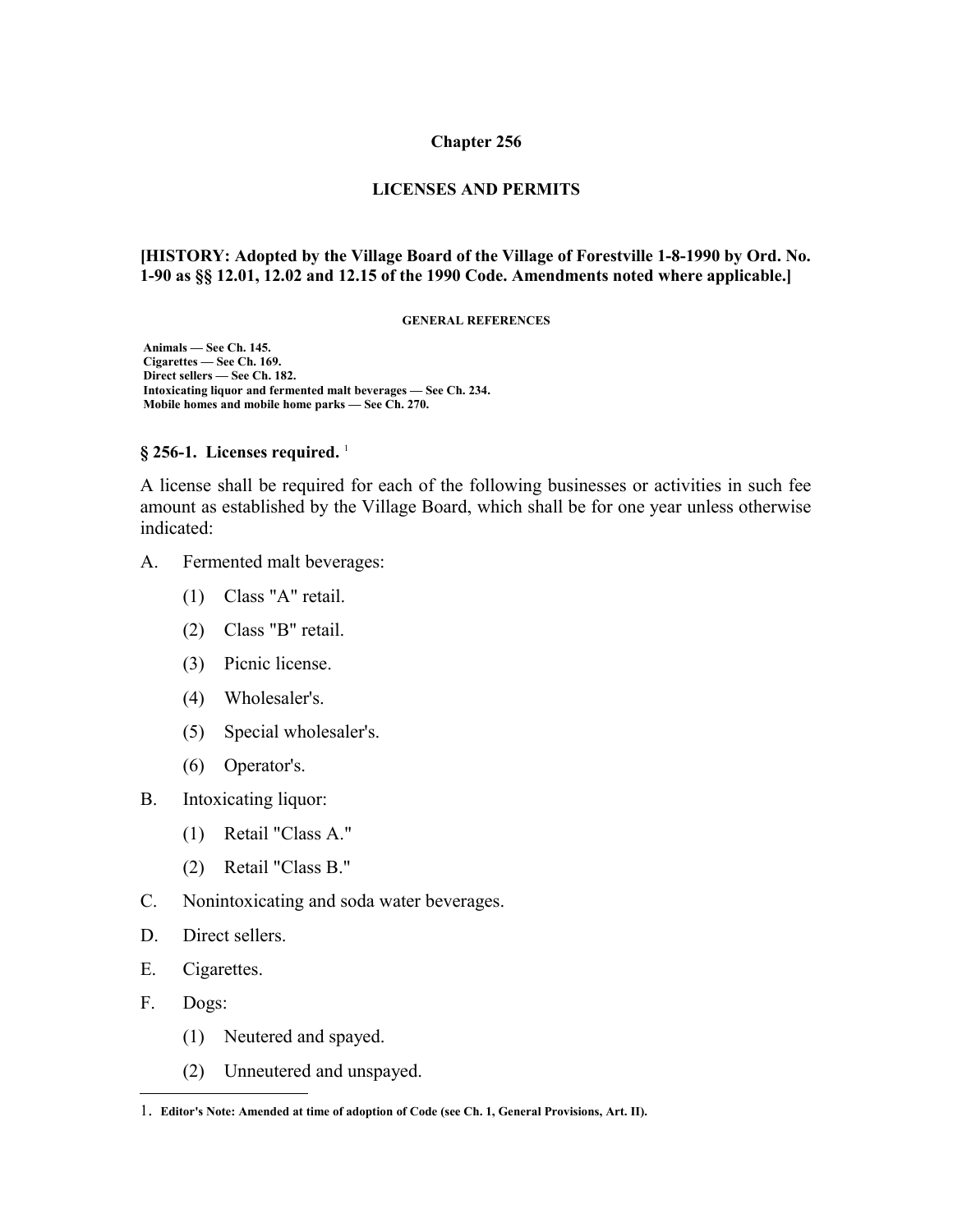- G. Mobile homes and mobile home parks:
	- (1) Mobile homes. See § 66.0435, Wis. Stats.
	- (2) Mobile home parks.
		- (a) Fee per 50 spaces or fraction thereof.
		- (b) Transfer of license.

## **§ 256-2. Terms interchangeable.**

The words "license" and "permit" as used throughout this chapter shall be interchangeable.

## **§ 256-3. Licenses required.**

No person shall engage in any business or activity enumerated in § 256-1 without a license therefor as provided by this chapter.

## **§ 256-4. Application.**

Application for a license required by this chapter shall be made to the Clerk on a form furnished by the Village and shall contain such information as may be required by the provisions of this chapter or as may be otherwise required by the Village Board.

### **§ 256-5. License fees.**

- A. Fees to accompany application. License fees imposed under § 256-1 shall accompany the application. If a license is granted, the Clerk shall issue the applicant a receipt for his license fee.
- B. Refunds. No fee paid shall be refunded unless the license is denied.

## **§ 256-6. Granting of licenses.**

Unless otherwise designated, licenses required by this chapter shall be issued by the Clerk only with the approval of the Village Board.

#### **§ 256-7. Terms of licenses.**

Unless otherwise provided by this Code or State law, all licenses issued hereunder shall expire on June 30 in the year of issuance unless issued for a shorter term, when they shall expire at midnight of the last effective day of the license.

#### **§ 256-8. Form of licenses.**

All licenses issued hereunder shall show the dates of issue and expiration and the activity licensed and shall be signed by the Clerk.

#### **§ 256-9. Records of licenses.**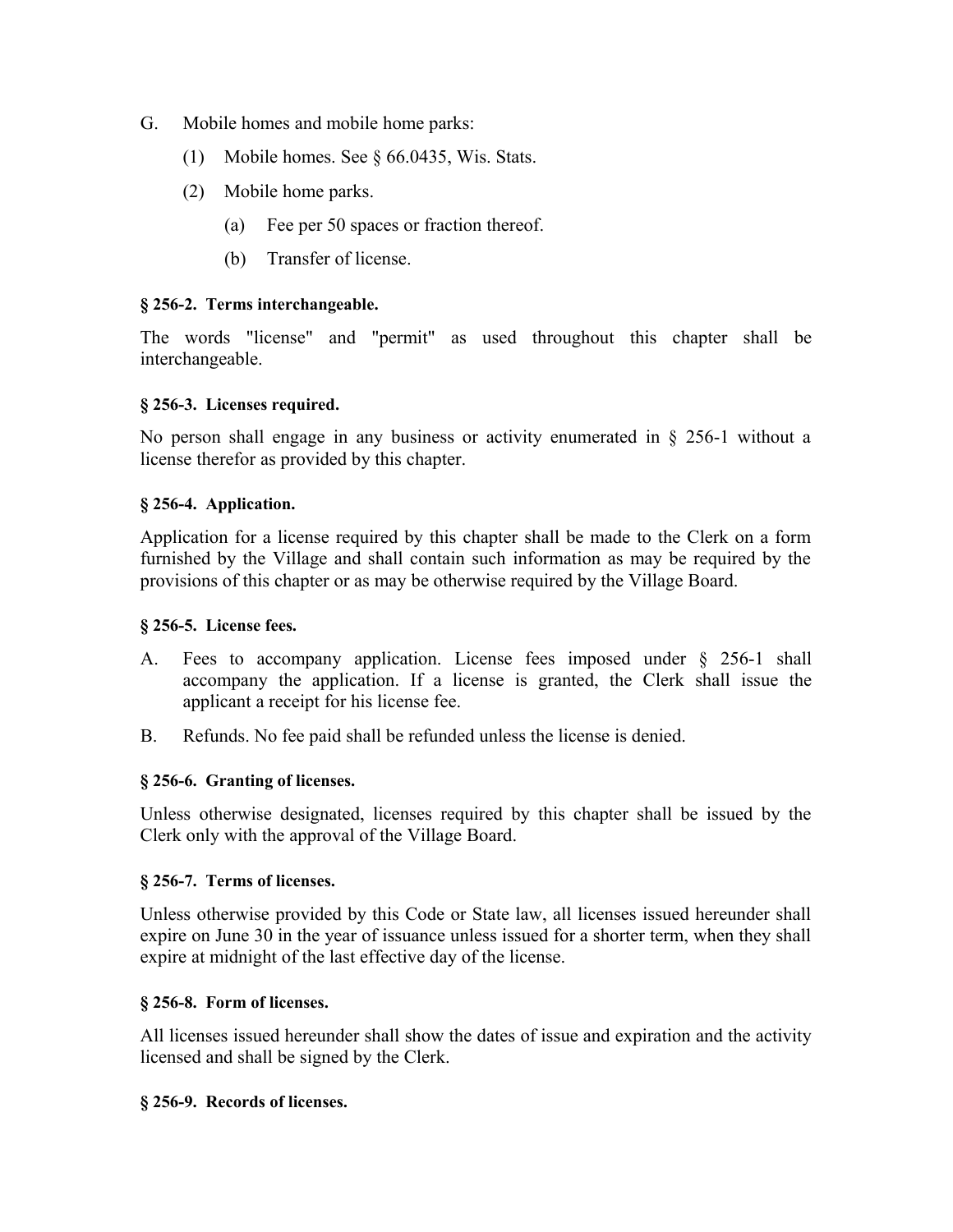The Clerk shall keep a record of all licenses issued.

## **§ 256-10. Display of licenses.**

All licenses hereunder shall be displayed upon the premises or vehicle for which issued or, if carried on the person, shall be displayed to any officer of the Village upon request.

# **§ 256-11. Compliance required.**

It shall be a condition of holding a license under this chapter that the licensee comply with all ordinances of the Village. Failure to do so shall be cause for suspension or revocation of the license.

# **§ 256-12. Transfer of licenses.**

All licenses issued hereunder shall be personal to whom issued, and no license shall be transferred without the consent of the Board.

# **§ 256-13. Exemptions.**

No license, other than a liquor or beer license, shall be required under this chapter for any nonprofit educational, charitable, civic, military or religious organization if the activity which would otherwise be licensed is conducted for the benefit of the members or for the benefit of the public generally.

## **§ 256-14. Renewal of licenses.**

Unless otherwise provided, all applications for renewal of licenses hereunder shall be made to the Clerk by April 15.

## **§ 256-15. Consent to inspection.**

An applicant for a license under this chapter thereby consents to the entry of police or authorized representatives of the Village upon the licensed premises at all reasonable hours for the purposes of inspection and search, and consents to removal from the premises and introduction into evidence in prosecutions for violations of this chapter all things found therein in violation of this chapter or state law.

## **§ 256-16. Revocation and suspension of licenses.**

A. Except as otherwise provided, any license issued under this chapter may be revoked for cause by the Village Board. No license shall be revoked except upon written verified complaint filed with the Board by the Village President, a member of the Board, an appropriate enforcement officer, or a resident of the Village. The licensee shall be served with a written copy of the charges and shall be given an opportunity to be heard before the Board. The licensee shall be given notice of such hearing, which shall be not more than 20 nor less than five days after notice, except as otherwise agreed between the parties.